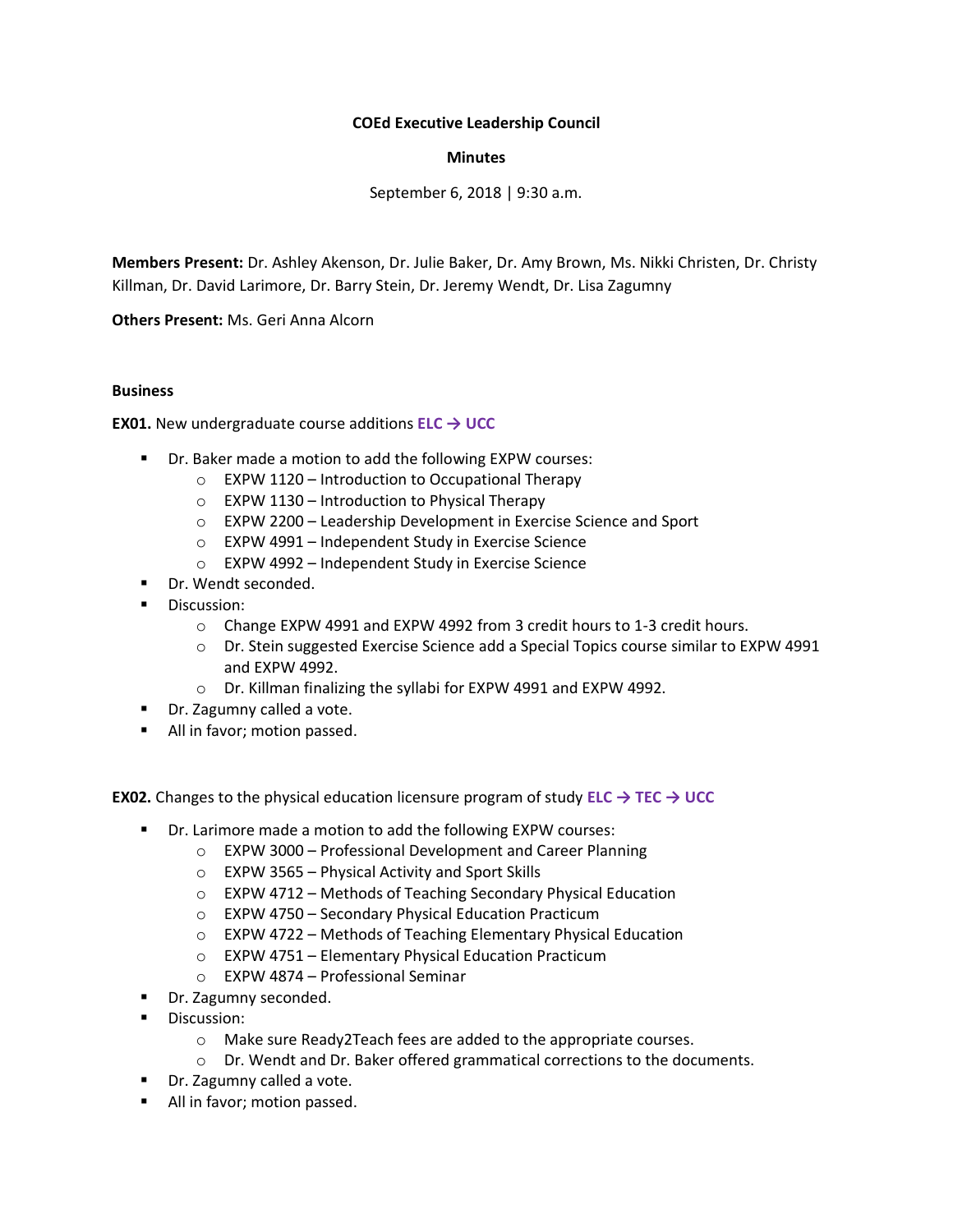**EX03.** New courses added to the PHED options **ELC → UCC**

- Dr. Baker made a motion to add the following PHED course options:
	- $\circ$  PHED 1265 Kickboxing
	- o PHED 1270 Sailing
	- o PHED 1275 Disc Golf
	- o PHED 1280 Kayaking
- Dr. Brown seconded.
- **■** Discussion:
	- o TTU has an agreement with Cookeville Leisure Services.
	- o Outdoor Experience has agreed to loan kayaks to TTU for PHED 1280.
- Dr. Zagumny called a vote.
- All in favor; motion passed.

**EX04.** Changes to the physical education licensure program of study **ELC → TEC → UCC**

- **•** Dr. Baker made a motion to make the following course additions and deletions to the physical education licensure program of study:
	- o Additions:
	- o EXPW 3000 Professional Development and Career Planning
	- o EXPW 3565 Physical Activity and Sport Skills
	- o EXPW 4712 Methods of Teaching Secondary Physical Education
	- o EXPW 4750 Secondary Physical Education Practicum
	- o EXPW 4722 Methods of Teaching Elementary Physical Education
	- o EXPW 4751 Elementary Physical Education Practicum
	- o EXPW 4874 Professional Seminar
	- o Deletions:
	- o EXPW 3012 Educational Gymnastics, Dance and Fitness
	- o EXPW 3560 Techniques and Tactics of Sports
	- o EXPW 3660 Curriculum in Physical Education
	- o EXPW 4711 Analysis and Development of Sport Skills
	- o EXPW 4721 Methods of Elementary Movement
	- o EXPW 4873 Professional Seminar I
- Dr. Wendt seconded.
- Discussion: None
- Dr. Zagumny called a vote.
- All in favor; motion passed.

#### **Other such matters**

Welcome

- Welcome, Dr. Ashley Akenson, to Executive Leadership Committee!
- Dr. Akenson is the new COEd Director of Graduate Programs.